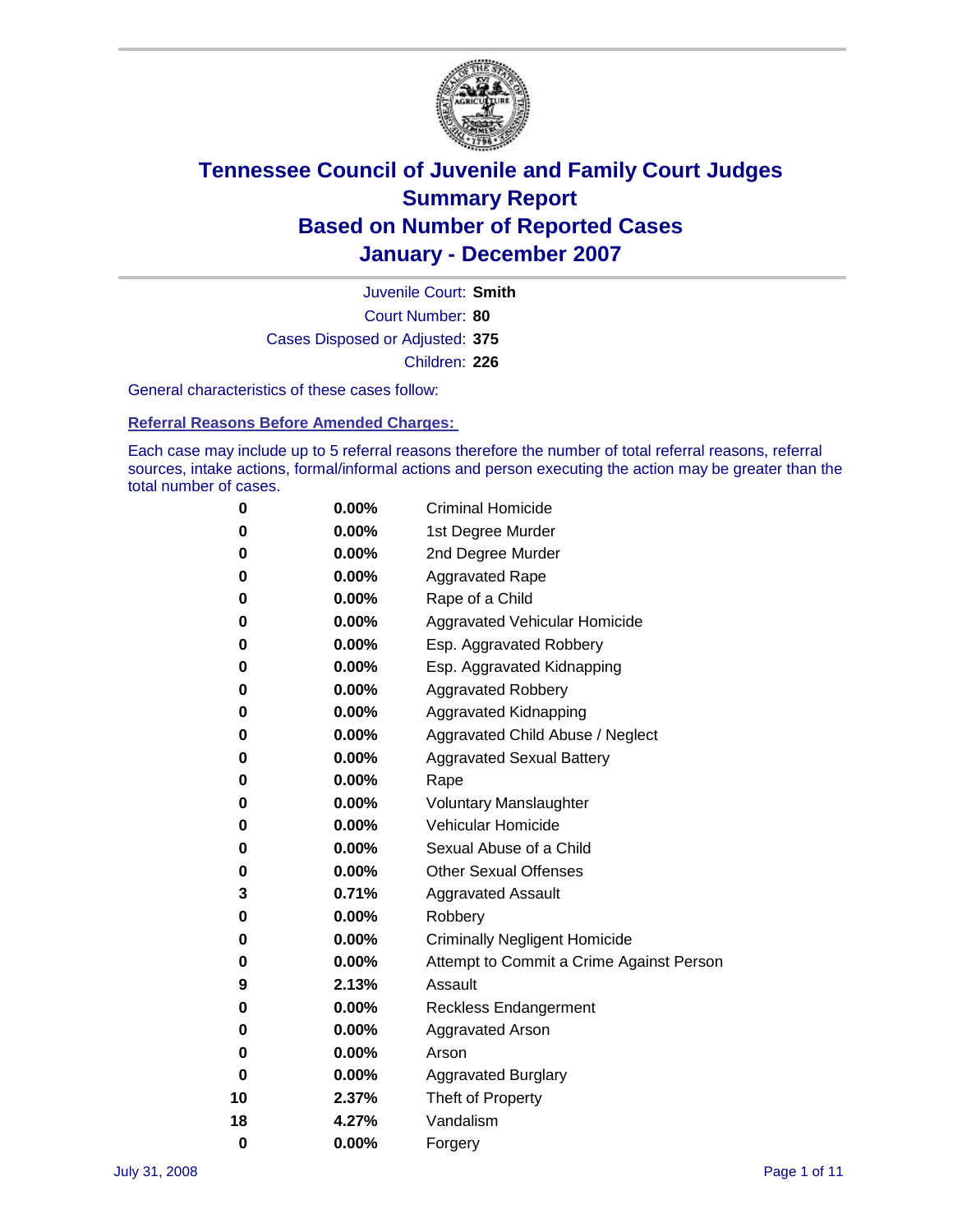

Court Number: **80** Juvenile Court: **Smith** Cases Disposed or Adjusted: **375** Children: **226**

#### **Referral Reasons Before Amended Charges:**

Each case may include up to 5 referral reasons therefore the number of total referral reasons, referral sources, intake actions, formal/informal actions and person executing the action may be greater than the total number of cases.

| 6  | 1.42% | <b>Worthless Checks</b>                                     |
|----|-------|-------------------------------------------------------------|
| 0  | 0.00% | Illegal Possession / Fraudulent Use of Credit / Debit Cards |
| 0  | 0.00% | <b>Burglary</b>                                             |
| 0  | 0.00% | Unauthorized Use of a Vehicle                               |
| 0  | 0.00% | <b>Cruelty to Animals</b>                                   |
| 0  | 0.00% | Sale of Controlled Substances                               |
| 4  | 0.95% | <b>Other Drug Offenses</b>                                  |
| 16 | 3.79% | <b>Possession of Controlled Substances</b>                  |
| 0  | 0.00% | <b>Criminal Attempt</b>                                     |
| 6  | 1.42% | Carrying Weapons on School Property                         |
| 1  | 0.24% | Unlawful Carrying / Possession of a Weapon                  |
| 0  | 0.00% | <b>Evading Arrest</b>                                       |
| 0  | 0.00% | Escape                                                      |
| 1  | 0.24% | Driving Under Influence (DUI)                               |
| 21 | 4.98% | Possession / Consumption of Alcohol                         |
| 1  | 0.24% | Resisting Stop, Frisk, Halt, Arrest or Search               |
| 0  | 0.00% | <b>Aggravated Criminal Trespass</b>                         |
| 0  | 0.00% | Harassment                                                  |
| 0  | 0.00% | Failure to Appear                                           |
| 1  | 0.24% | Filing a False Police Report                                |
| 0  | 0.00% | Criminal Impersonation                                      |
| 0  | 0.00% | <b>Disorderly Conduct</b>                                   |
| 12 | 2.84% | <b>Criminal Trespass</b>                                    |
| 7  | 1.66% | <b>Public Intoxication</b>                                  |
| 0  | 0.00% | Gambling                                                    |
| 17 | 4.03% | Traffic                                                     |
| 0  | 0.00% | <b>Local Ordinances</b>                                     |
| 0  | 0.00% | Violation of Wildlife Regulations                           |
| 0  | 0.00% | Contempt of Court                                           |
| 13 | 3.08% | Violation of Probation                                      |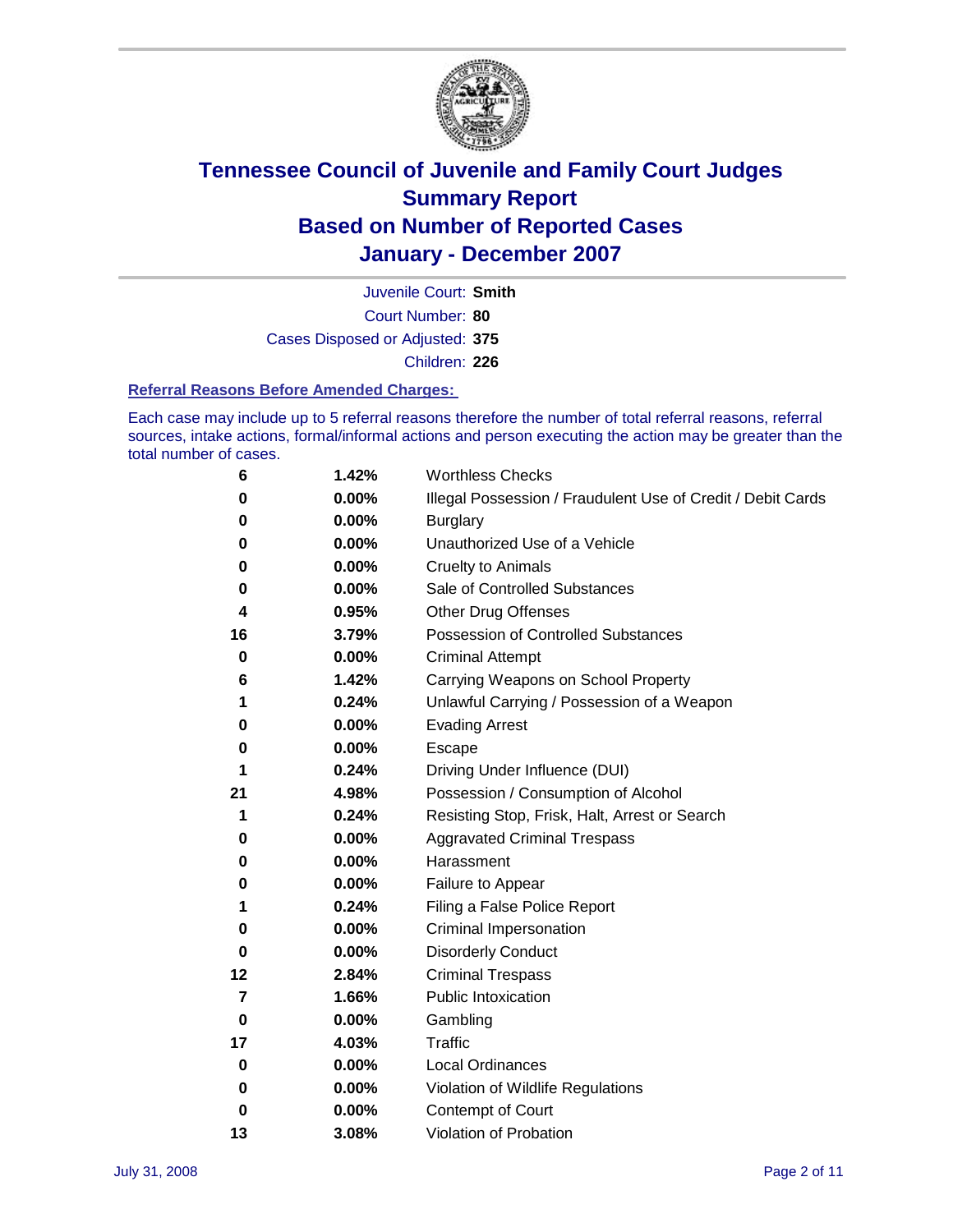

Court Number: **80** Juvenile Court: **Smith** Cases Disposed or Adjusted: **375** Children: **226**

#### **Referral Reasons Before Amended Charges:**

Each case may include up to 5 referral reasons therefore the number of total referral reasons, referral sources, intake actions, formal/informal actions and person executing the action may be greater than the total number of cases.

| 422         | 100.00% | <b>Total Referrals</b>                 |
|-------------|---------|----------------------------------------|
| 2           | 0.47%   | Other                                  |
| $\bf{0}$    | 0.00%   | <b>Consent to Marry</b>                |
| 0           | 0.00%   | <b>Request for Medical Treatment</b>   |
| 0           | 0.00%   | Child Support                          |
| $\mathbf 2$ | 0.47%   | Paternity / Legitimation               |
| 4           | 0.95%   | Visitation                             |
| 11          | 2.61%   | Custody                                |
| $\bf{0}$    | 0.00%   | <b>Foster Care Review</b>              |
| 0           | 0.00%   | <b>Administrative Review</b>           |
| 166         | 39.34%  | <b>Judicial Review</b>                 |
| 0           | 0.00%   | Violation of Informal Adjustment       |
| 0           | 0.00%   | <b>Violation of Pretrial Diversion</b> |
| 4           | 0.95%   | <b>Termination of Parental Rights</b>  |
| 44          | 10.43%  | Dependency / Neglect                   |
| 1           | 0.24%   | <b>Physically Abused Child</b>         |
| 0           | 0.00%   | <b>Sexually Abused Child</b>           |
| 6           | 1.42%   | Violation of Curfew                    |
| $\bf{0}$    | 0.00%   | Violation of a Valid Court Order       |
| 8           | 1.90%   | Possession of Tobacco Products         |
|             | 0.24%   | Out-of-State Runaway                   |
| 6           | 1.42%   | In-State Runaway                       |
| 15          | 3.55%   | Truancy                                |
| 6           | 1.42%   | <b>Unruly Behavior</b>                 |
| $\bf{0}$    | 0.00%   | Violation of Aftercare                 |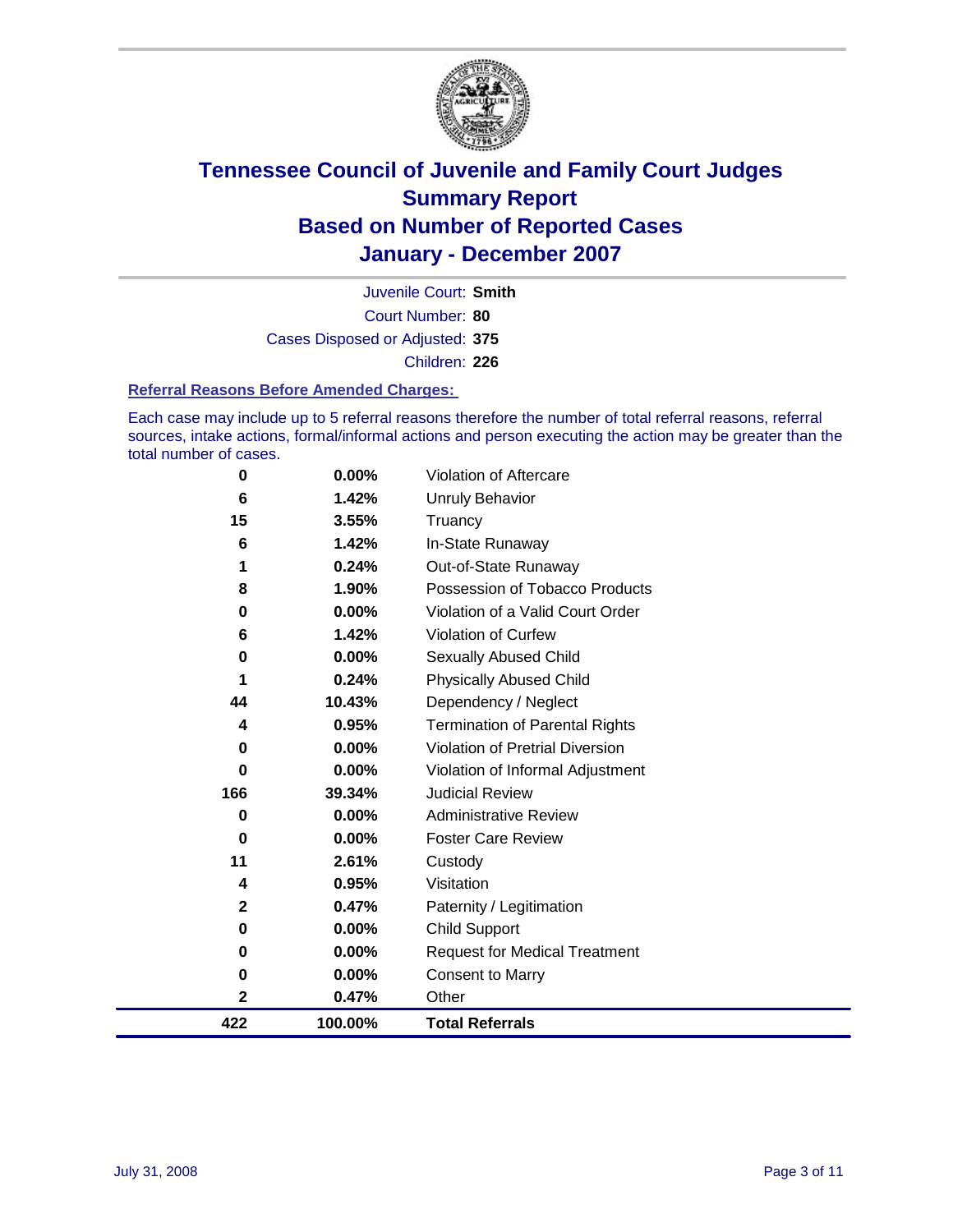

|                            | Juvenile Court: Smith           |                                   |  |  |  |
|----------------------------|---------------------------------|-----------------------------------|--|--|--|
|                            | Court Number: 80                |                                   |  |  |  |
|                            | Cases Disposed or Adjusted: 375 |                                   |  |  |  |
|                            |                                 | Children: 226                     |  |  |  |
| <b>Referral Sources: 1</b> |                                 |                                   |  |  |  |
| 115                        | 27.25%                          | Law Enforcement                   |  |  |  |
| 21                         | 4.98%                           | Parents                           |  |  |  |
| 5                          | 1.18%                           | <b>Relatives</b>                  |  |  |  |
| $\bf{0}$                   | $0.00\%$                        | Self                              |  |  |  |
| 21                         | 4.98%                           | School                            |  |  |  |
| 0                          | $0.00\%$                        | <b>CSA</b>                        |  |  |  |
| 67                         | 15.88%                          | <b>DCS</b>                        |  |  |  |
| 0                          | $0.00\%$                        | <b>Other State Department</b>     |  |  |  |
| 0                          | $0.00\%$                        | <b>District Attorney's Office</b> |  |  |  |
| 162                        | 38.39%                          | <b>Court Staff</b>                |  |  |  |
| 0                          | 0.00%                           | Social Agency                     |  |  |  |
| 3                          | 0.71%                           | <b>Other Court</b>                |  |  |  |
| 23                         | 5.45%                           | Victim                            |  |  |  |
| $\mathbf{2}$               | 0.47%                           | Child & Parent                    |  |  |  |
| 0                          | $0.00\%$                        | Hospital                          |  |  |  |

### **Age of Child at Referral: 2**

| 226 | 100.00% | <b>Total Child Count</b> |  |
|-----|---------|--------------------------|--|
| 0   | 0.00%   | Unknown / Not Reported   |  |
| 0   | 0.00%   | Ages 19 and Over         |  |
| 42  | 18.58%  | Ages 17 through 18       |  |
| 68  | 30.09%  | Ages 15 through 16       |  |
| 28  | 12.39%  | Ages 13 through 14       |  |
| 16  | 7.08%   | Ages 11 through 12       |  |
| 72  | 31.86%  | Ages 10 and Under        |  |
|     |         |                          |  |

<sup>1</sup> If different than number of Referral Reasons (422), verify accuracy of your court's data.

 **0.00%** Unknown **0.71%** Other

**100.00% Total Referral Sources**

<sup>2</sup> One child could be counted in multiple categories, verify accuracy of your court's data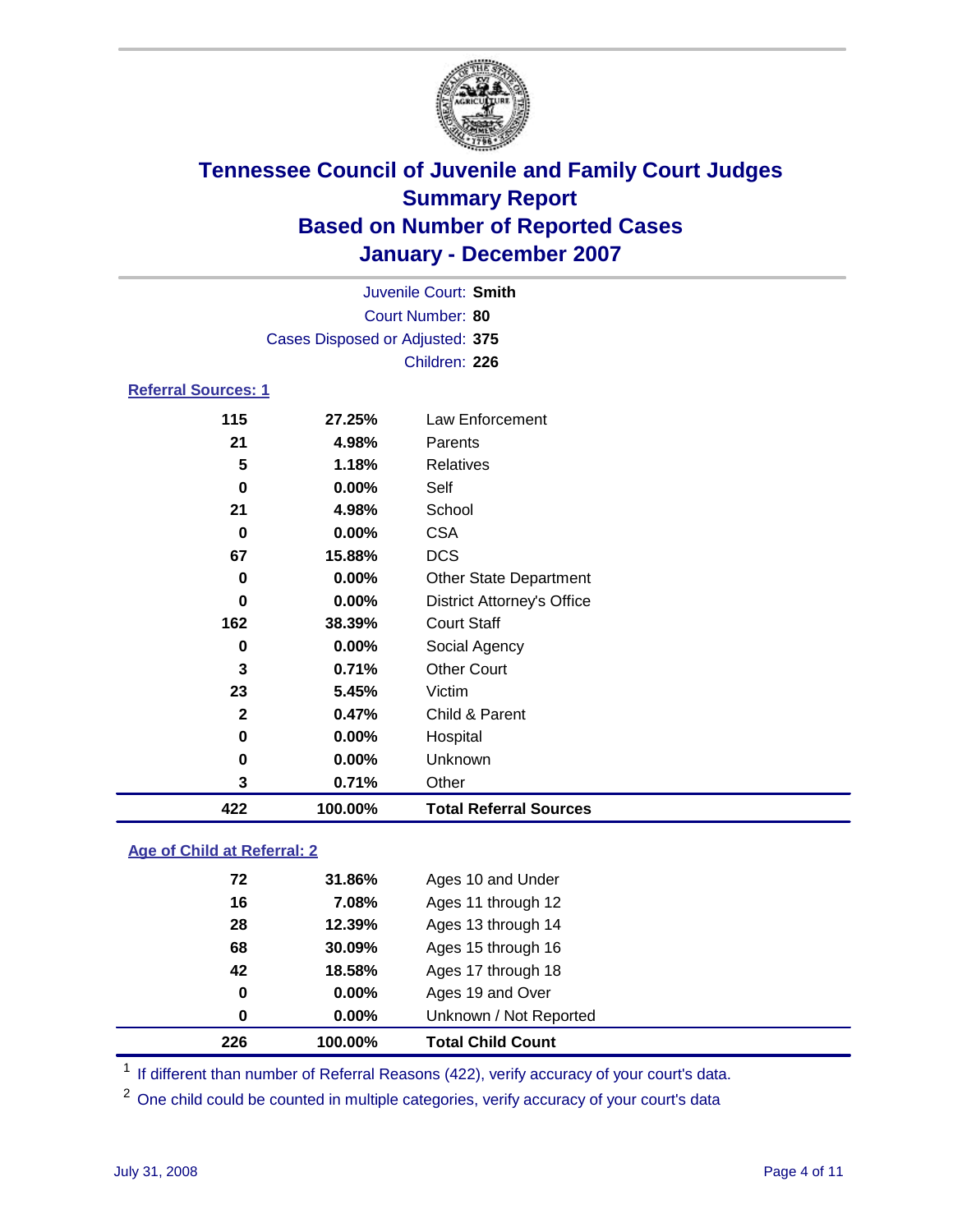

| Juvenile Court: Smith                   |                                 |                          |  |
|-----------------------------------------|---------------------------------|--------------------------|--|
| Court Number: 80                        |                                 |                          |  |
|                                         | Cases Disposed or Adjusted: 375 |                          |  |
|                                         |                                 | Children: 226            |  |
| Sex of Child: 1                         |                                 |                          |  |
| 134                                     | 59.29%                          | Male                     |  |
| 92                                      | 40.71%                          | Female                   |  |
| $\bf{0}$                                | 0.00%                           | Unknown                  |  |
| 226                                     | 100.00%                         | <b>Total Child Count</b> |  |
| Race of Child: 1                        |                                 |                          |  |
| 210                                     | 92.92%                          | White                    |  |
| 10                                      | 4.42%                           | African American         |  |
| 4                                       | 1.77%                           | Native American          |  |
| 0                                       | 0.00%                           | Asian                    |  |
| $\mathbf 2$                             | 0.88%                           | Mixed                    |  |
| $\mathbf 0$                             | 0.00%                           | Unknown                  |  |
| 226                                     | 100.00%                         | <b>Total Child Count</b> |  |
| <b>Hispanic Origin: 1</b>               |                                 |                          |  |
| 1                                       | 0.44%                           | Yes                      |  |
| 225                                     | 99.56%                          | <b>No</b>                |  |
| $\mathbf 0$                             | 0.00%                           | Unknown                  |  |
| 226                                     | 100.00%                         | <b>Total Child Count</b> |  |
| <b>School Enrollment of Children: 1</b> |                                 |                          |  |
| 174                                     | 76.99%                          | Yes                      |  |
| 40                                      | 17.70%                          | No                       |  |
| 12                                      | 5.31%                           | Unknown                  |  |
| 226                                     | 100.00%                         | <b>Total Child Count</b> |  |

One child could be counted in multiple categories, verify accuracy of your court's data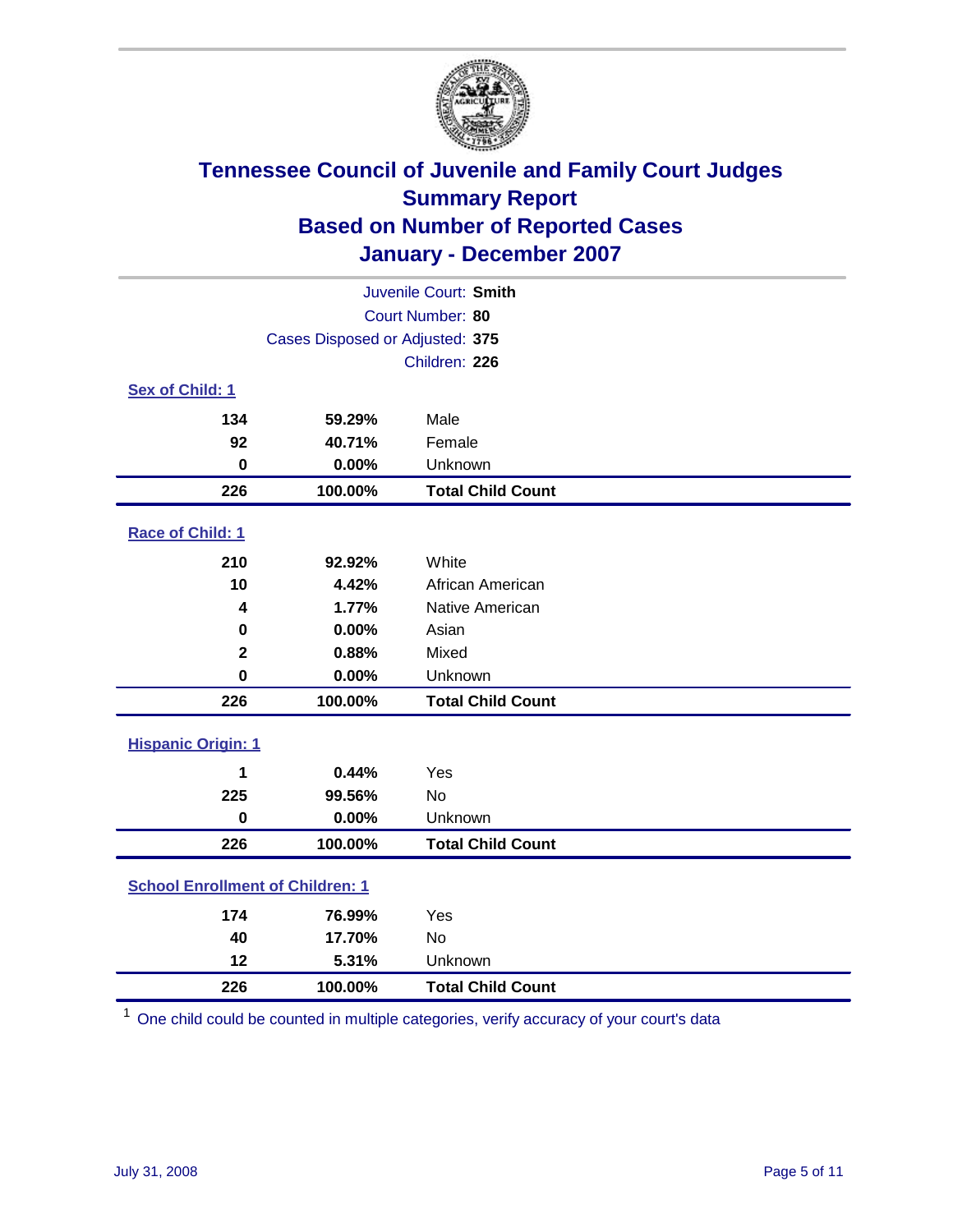

Court Number: **80** Juvenile Court: **Smith** Cases Disposed or Adjusted: **375** Children: **226**

#### **Living Arrangement of Child at Time of Referral: 1**

| 226          | 100.00%  | <b>Total Child Count</b>     |
|--------------|----------|------------------------------|
| 2            | 0.88%    | Other                        |
| $\mathbf{2}$ | 0.88%    | Unknown                      |
| 4            | 1.77%    | Independent                  |
| 0            | $0.00\%$ | In an Institution            |
| 1            | 0.44%    | In a Residential Center      |
| 4            | 1.77%    | In a Group Home              |
| 52           | 23.01%   | With Foster Family           |
| 4            | 1.77%    | With Adoptive Parents        |
| 27           | 11.95%   | <b>With Relatives</b>        |
| 12           | 5.31%    | With Father                  |
| 44           | 19.47%   | With Mother                  |
| 18           | 7.96%    | With Mother and Stepfather   |
| 14           | 6.19%    | With Father and Stepmother   |
| 42           | 18.58%   | With Both Biological Parents |
|              |          |                              |

#### **Type of Detention: 2**

| 375 | 100.00%  | <b>Total Detention Count</b> |  |
|-----|----------|------------------------------|--|
| 1   | 0.27%    | Other                        |  |
| 364 | 97.07%   | Does Not Apply               |  |
| 0   | $0.00\%$ | Unknown                      |  |
| 0   | $0.00\%$ | <b>Psychiatric Hospital</b>  |  |
| 0   | $0.00\%$ | Jail - No Separation         |  |
| 0   | $0.00\%$ | Jail - Partial Separation    |  |
| 0   | $0.00\%$ | Jail - Complete Separation   |  |
| 9   | 2.40%    | Juvenile Detention Facility  |  |
| 1   | 0.27%    | Non-Secure Placement         |  |
|     |          |                              |  |

<sup>1</sup> One child could be counted in multiple categories, verify accuracy of your court's data

<sup>2</sup> If different than number of Cases (375) verify accuracy of your court's data.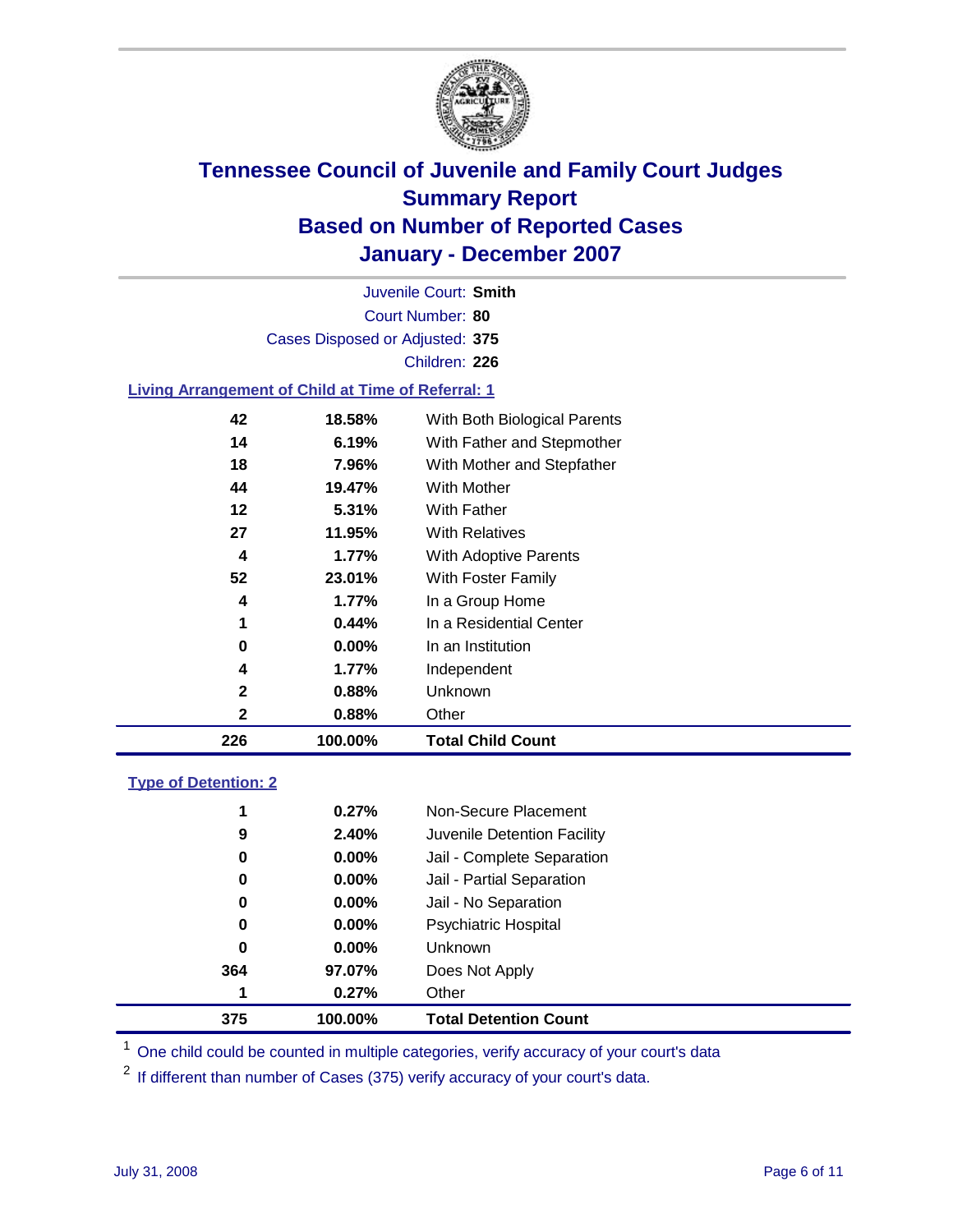

|                                                    | Juvenile Court: Smith           |                                      |  |  |  |
|----------------------------------------------------|---------------------------------|--------------------------------------|--|--|--|
|                                                    | Court Number: 80                |                                      |  |  |  |
|                                                    | Cases Disposed or Adjusted: 375 |                                      |  |  |  |
|                                                    |                                 | Children: 226                        |  |  |  |
| <b>Placement After Secure Detention Hearing: 1</b> |                                 |                                      |  |  |  |
| 4                                                  | 1.07%                           | Returned to Prior Living Arrangement |  |  |  |
| $\mathbf 2$                                        | 0.53%                           | Juvenile Detention Facility          |  |  |  |
| $\bf{0}$                                           | 0.00%                           | Jail                                 |  |  |  |
| 4                                                  | 1.07%                           | Shelter / Group Home                 |  |  |  |
| 1                                                  | 0.27%                           | <b>Foster Family Home</b>            |  |  |  |
| 0                                                  | 0.00%                           | Psychiatric Hospital                 |  |  |  |
|                                                    | 0.27%                           | Unknown / Not Reported               |  |  |  |
| 363                                                | 96.80%                          | Does Not Apply                       |  |  |  |
| 0                                                  | 0.00%                           | Other                                |  |  |  |
| 375                                                | 100.00%                         | <b>Total Placement Count</b>         |  |  |  |
|                                                    |                                 |                                      |  |  |  |
| <b>Intake Actions: 2</b>                           |                                 |                                      |  |  |  |
| 226                                                | 53.55%                          | <b>Petition Filed</b>                |  |  |  |
| 6                                                  | 1.42%                           | <b>Motion Filed</b>                  |  |  |  |
| 15                                                 | 3.55%                           | <b>Citation Processed</b>            |  |  |  |
| 0                                                  | 0.00%                           | Notification of Paternity Processed  |  |  |  |
| 169                                                | 40.05%                          | Scheduling of Judicial Review        |  |  |  |
| 4                                                  | 0.95%                           | Scheduling of Administrative Review  |  |  |  |
| 0                                                  | 0.00%                           | Scheduling of Foster Care Review     |  |  |  |
| $\bf{0}$                                           | 0.00%                           | Unknown                              |  |  |  |
| $\bf{0}$                                           | 0.00%                           | Does Not Apply                       |  |  |  |
| $\mathbf 2$                                        | 0.47%                           | Other                                |  |  |  |
| 422                                                | 100.00%                         | <b>Total Intake Count</b>            |  |  |  |

<sup>1</sup> If different than number of Cases (375) verify accuracy of your court's data.

<sup>2</sup> If different than number of Referral Reasons (422), verify accuracy of your court's data.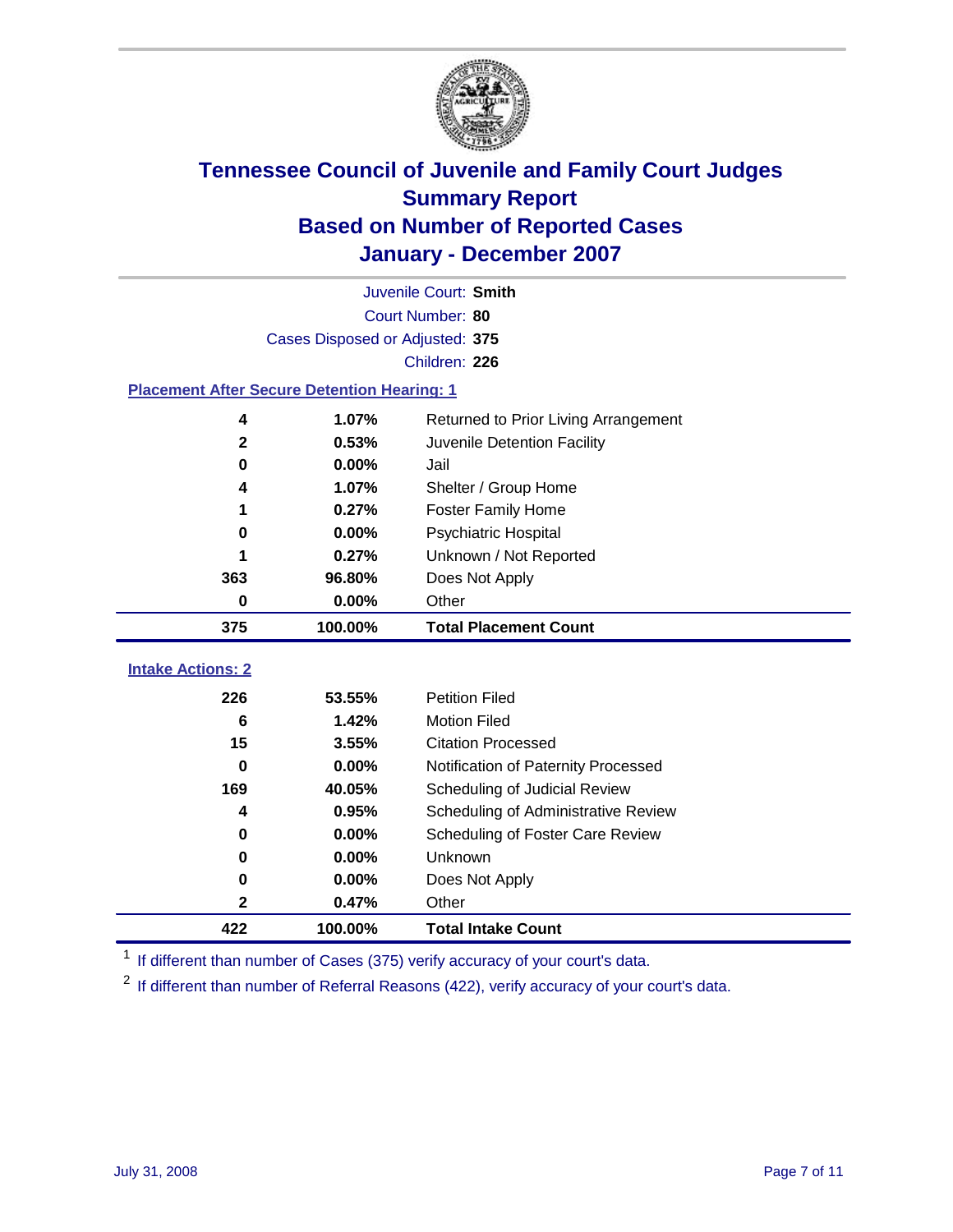

Court Number: **80** Juvenile Court: **Smith** Cases Disposed or Adjusted: **375** Children: **226**

#### **Last Grade Completed by Child: 1**

| 36          | 15.93%  | Too Young for School     |
|-------------|---------|--------------------------|
| $\mathbf 0$ | 0.00%   | Preschool                |
| $\mathbf 2$ | 0.88%   | Kindergarten             |
| 1           | 0.44%   | 1st Grade                |
| 1           | 0.44%   | 2nd Grade                |
| 3           | 1.33%   | 3rd Grade                |
| $\mathbf 2$ | 0.88%   | 4th Grade                |
| 3           | 1.33%   | 5th Grade                |
| 9           | 3.98%   | 6th Grade                |
| 11          | 4.87%   | 7th Grade                |
| 21          | 9.29%   | 8th Grade                |
| 23          | 10.18%  | 9th Grade                |
| 34          | 15.04%  | 10th Grade               |
| 19          | 8.41%   | 11th Grade               |
| 4           | 1.77%   | 12th Grade               |
| 0           | 0.00%   | Non-Graded Special Ed    |
| $\mathbf 0$ | 0.00%   | <b>GED</b>               |
| $\mathbf 2$ | 0.88%   | Graduated                |
| $\mathbf 0$ | 0.00%   | Never Attended School    |
| 55          | 24.34%  | Unknown                  |
| $\bf{0}$    | 0.00%   | Other                    |
| 226         | 100.00% | <b>Total Child Count</b> |

### **Enrolled in Special Education: 1**

| 24<br>135 | 10.62%<br>59.73% | Yes<br>No                |
|-----------|------------------|--------------------------|
| 67        | 29.65%           | Unknown                  |
| 226       | 100.00%          | <b>Total Child Count</b> |

One child could be counted in multiple categories, verify accuracy of your court's data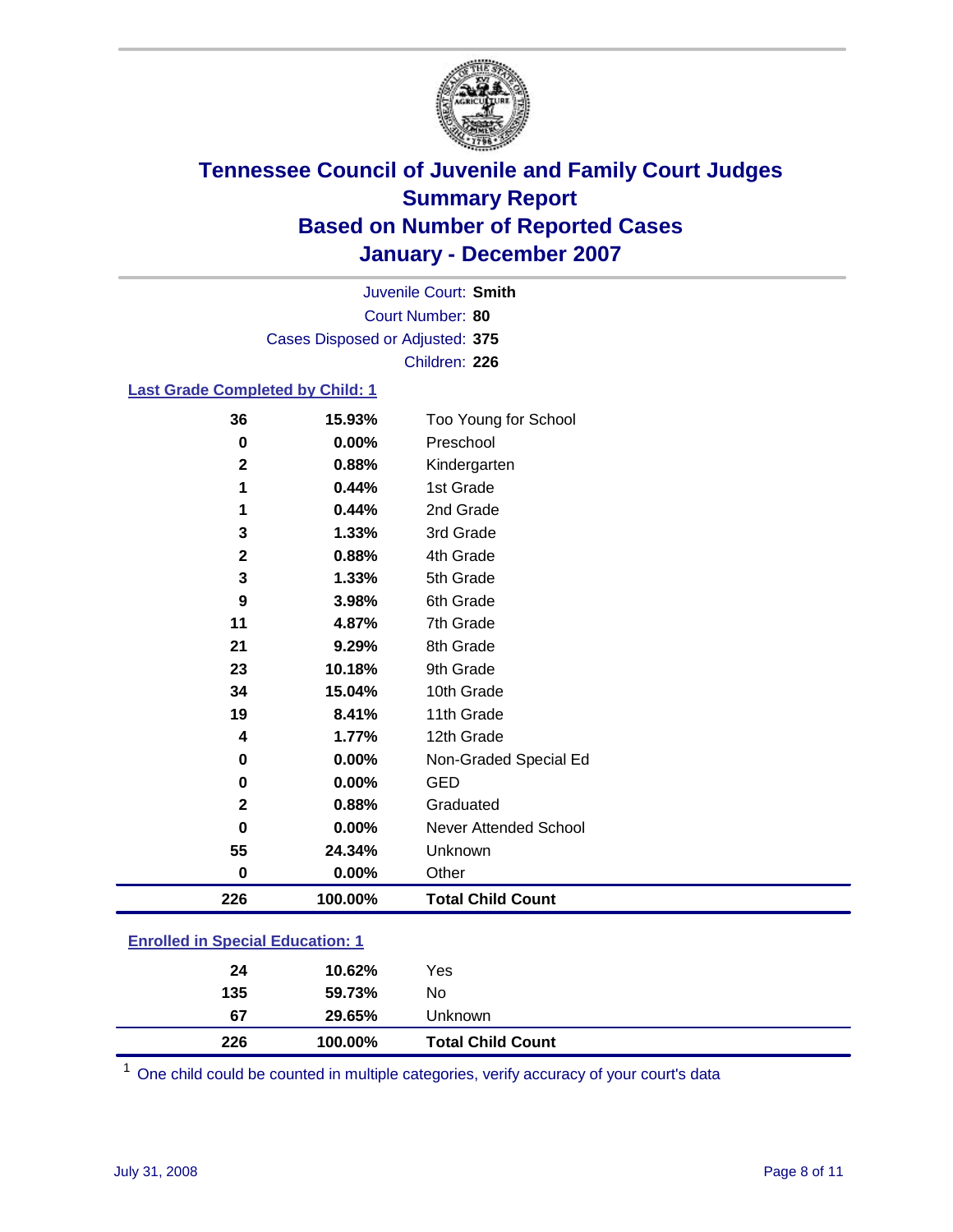

| Juvenile Court: Smith        |                                 |                           |  |  |  |
|------------------------------|---------------------------------|---------------------------|--|--|--|
|                              | Court Number: 80                |                           |  |  |  |
|                              | Cases Disposed or Adjusted: 375 |                           |  |  |  |
|                              |                                 | Children: 226             |  |  |  |
| <b>Action Executed By: 1</b> |                                 |                           |  |  |  |
| 416                          | 98.58%                          | Judge                     |  |  |  |
| 0                            | $0.00\%$                        | Referee                   |  |  |  |
| 0                            | 0.00%                           | <b>YSO</b>                |  |  |  |
| 6                            | 1.42%                           | Other                     |  |  |  |
| 0                            | $0.00\%$                        | Unknown / Not Reported    |  |  |  |
| 422                          | 100.00%                         | <b>Total Action Count</b> |  |  |  |

### **Formal / Informal Actions: 1**

| 43  | 10.19%   | Dismissed                                        |
|-----|----------|--------------------------------------------------|
| 6   | 1.42%    | Retired / Nolle Prosequi                         |
| 93  | 22.04%   | <b>Complaint Substantiated Delinquent</b>        |
| 24  | 5.69%    | <b>Complaint Substantiated Status Offender</b>   |
| 37  | 8.77%    | <b>Complaint Substantiated Dependent/Neglect</b> |
| 0   | 0.00%    | <b>Complaint Substantiated Abused</b>            |
| 0   | $0.00\%$ | <b>Complaint Substantiated Mentally III</b>      |
| 0   | $0.00\%$ | Informal Adjustment                              |
| 11  | 2.61%    | <b>Pretrial Diversion</b>                        |
| 0   | $0.00\%$ | <b>Transfer to Adult Court Hearing</b>           |
| 0   | $0.00\%$ | Charges Cleared by Transfer to Adult Court       |
| 27  | 6.40%    | Special Proceeding                               |
| 28  | 6.64%    | <b>Review Concluded</b>                          |
| 149 | 35.31%   | Case Held Open                                   |
| 4   | 0.95%    | Other                                            |
| 0   | 0.00%    | Unknown / Not Reported                           |
| 422 | 100.00%  | <b>Total Action Count</b>                        |

<sup>1</sup> If different than number of Referral Reasons (422), verify accuracy of your court's data.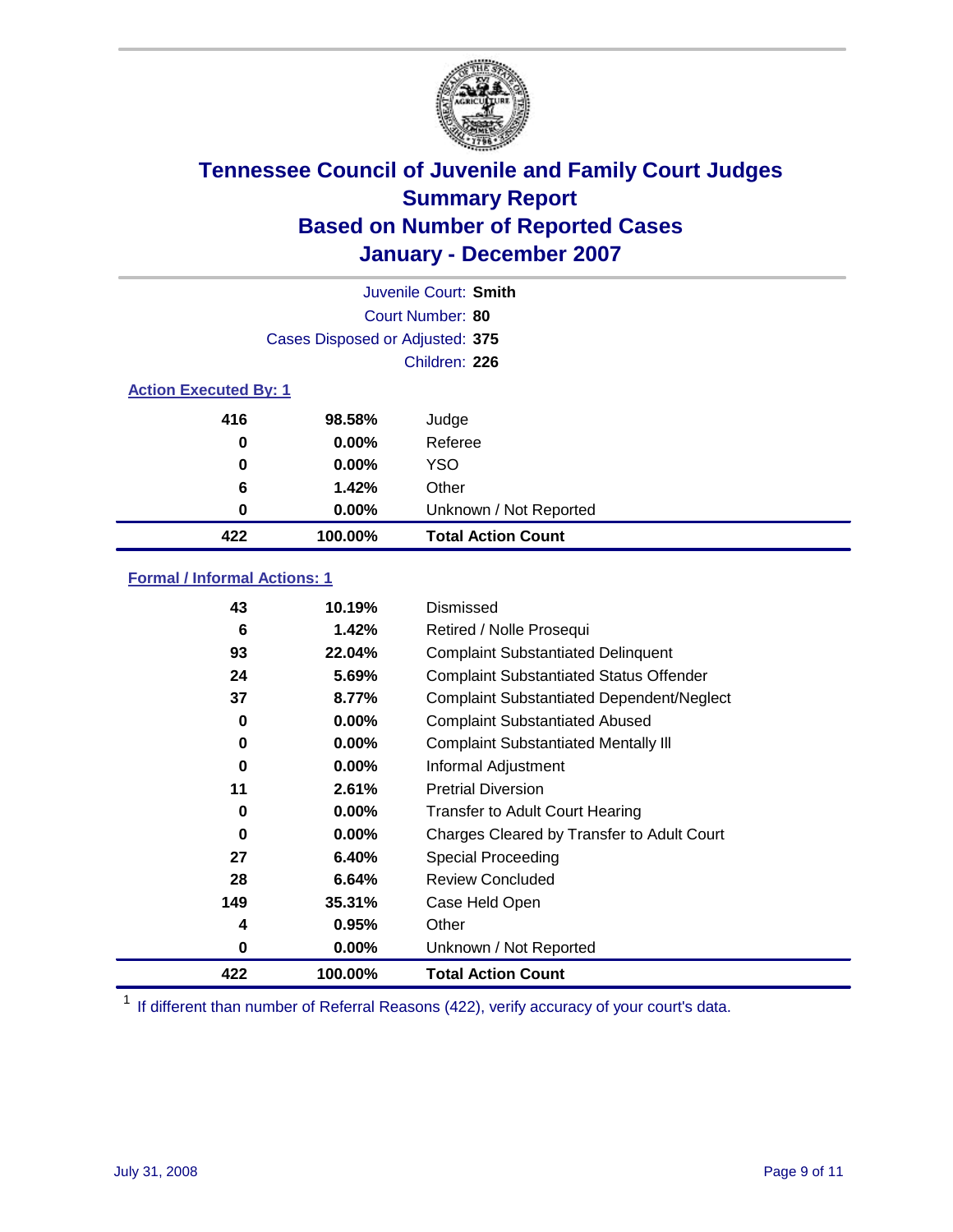

|                       |                                 | Juvenile Court: Smith                                 |
|-----------------------|---------------------------------|-------------------------------------------------------|
|                       |                                 | Court Number: 80                                      |
|                       | Cases Disposed or Adjusted: 375 |                                                       |
|                       |                                 | Children: 226                                         |
| <b>Case Outcomes:</b> |                                 | There can be multiple outcomes for one child or case. |
| 46                    | 5.88%                           | <b>Case Dismissed</b>                                 |
| 10                    | 1.28%                           | Case Retired or Nolle Prosequi                        |
| 0                     | 0.00%                           | Warned / Counseled                                    |
| 232                   | 29.67%                          | Held Open For Review                                  |
| 41                    | 5.24%                           | Supervision / Probation to Juvenile Court             |
| $\mathbf{2}$          | 0.26%                           | <b>Probation to Parents</b>                           |
| 27                    | 3.45%                           | Referral to Another Entity for Supervision / Service  |
| 5                     | 0.64%                           | Referred for Mental Health Counseling                 |
| 15                    | 1.92%                           | Referred for Alcohol and Drug Counseling              |
| 0                     | 0.00%                           | <b>Referred to Alternative School</b>                 |
| 0                     | 0.00%                           | Referred to Private Child Agency                      |
| 6                     | 0.77%                           | Referred to Defensive Driving School                  |
| 3                     | 0.38%                           | Referred to Alcohol Safety School                     |
| 9                     | 1.15%                           | Referred to Juvenile Court Education-Based Program    |
| 2                     | 0.26%                           | Driver's License Held Informally                      |
| 0                     | 0.00%                           | <b>Voluntary Placement with DMHMR</b>                 |
| 0                     | 0.00%                           | <b>Private Mental Health Placement</b>                |
| 0                     | 0.00%                           | <b>Private MR Placement</b>                           |
| 0                     | 0.00%                           | Placement with City/County Agency/Facility            |
| 1                     | 0.13%                           | Placement with Relative / Other Individual            |
| 5                     | 0.64%                           | Fine                                                  |
| 50                    | 6.39%                           | <b>Public Service</b>                                 |
| 20                    | 2.56%                           | Restitution                                           |
| 0                     | 0.00%                           | <b>Runaway Returned</b>                               |
| 6                     | 0.77%                           | No Contact Order                                      |
| 0                     | 0.00%                           | Injunction Other than No Contact Order                |
| 3                     | 0.38%                           | <b>House Arrest</b>                                   |
| 10                    | 1.28%                           | <b>Court Defined Curfew</b>                           |
| 0                     | 0.00%                           | Dismissed from Informal Adjustment                    |
| 0                     | 0.00%                           | <b>Dismissed from Pretrial Diversion</b>              |
| 2                     | 0.26%                           | <b>Released from Probation</b>                        |
| 0                     | 0.00%                           | <b>Transferred to Adult Court</b>                     |
| 0                     | 0.00%                           | <b>DMHMR Involuntary Commitment</b>                   |